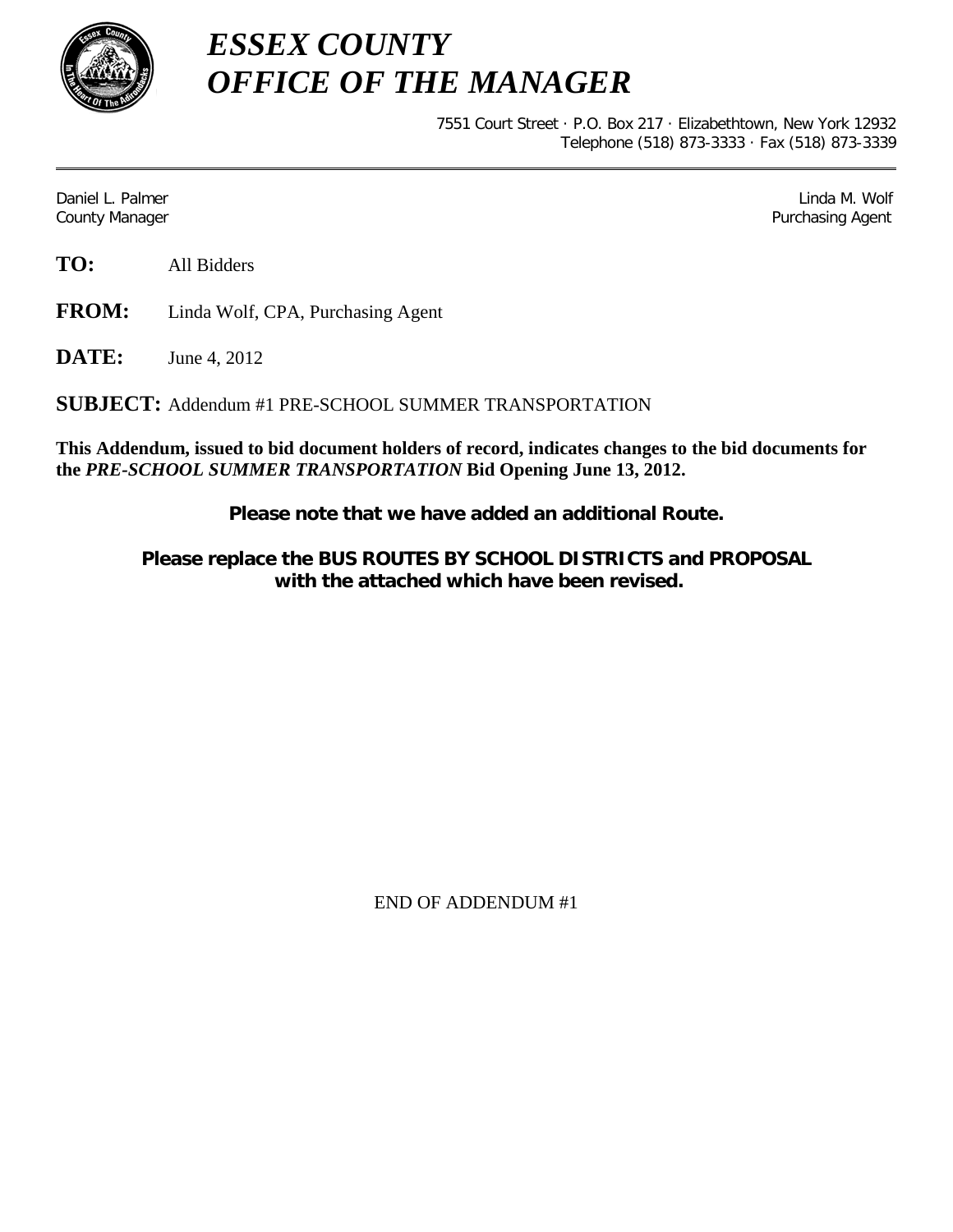## *BUS ROUTES BY SCHOOL DISTRICTS ENROLLMENTS ARE PROJECTED ONLY*

### **2012 Summer School**

# *July 2nd through August 10th – PROSPECT CHILD & FAMILY CENTER July 5th through August 15th – CHILDREN'S DEVELOPMENT GROUP, NORTH COUNTRY KIDS and ADIRONDACK HELPING HANDS July 9th through August 17th – NEWMEADOW SARATOGA SCHOOL and CHILDRENS CORNER*

| <b>SCHOOL DISTRICT</b> | <b>TO/FROM</b>                   | <b>NUMBER OF</b><br><b>CHILDREN</b> |
|------------------------|----------------------------------|-------------------------------------|
| Schroon Lake           | Children's Development Group     |                                     |
|                        | Alexandria Ave                   |                                     |
|                        | Ticonderoga NY 12883             | $\mathbf{1}$                        |
| Ticonderoga            | Children's Development Group     |                                     |
|                        | Alexandria Ave                   |                                     |
|                        | Ticonderoga NY 12883             | $\overline{2}$                      |
| <b>Crown Point</b>     | Children's Development Group     |                                     |
|                        | Alexandria Ave                   |                                     |
|                        | Ticonderoga NY 12883             | $\mathbf{1}$                        |
| Minerva                | Newmeadow Saratoga School        |                                     |
|                        | 15 Burke Drive                   |                                     |
|                        | Queensbury NY 12804              | $\overline{2}$                      |
| Ticonderoga            | Newmeadow Saratoga School        |                                     |
|                        | 15 Burke Drive                   |                                     |
|                        | Queensbury NY 12804              | $\mathbf{1}$                        |
| Ticonderoga            | Prospect Child and Family Center |                                     |
|                        | 314 Aviation Ave                 |                                     |
|                        | Queensbury NY 12804              | $\mathbf{1}$                        |
| <b>AuSable Valley</b>  | North Country Kids               |                                     |
|                        | 427 Margaret Street              |                                     |
|                        | Plattsburgh NY 12901             | $\mathbf{1}$                        |
| <b>AuSable Valley</b>  | <b>Adirondack Helping Hands</b>  |                                     |
|                        | 185 Margaret Street, Suite 1000  |                                     |
|                        | Plattsburgh NY 12901             | $\mathbf{1}$                        |
| Lake Placid            | <b>Childrens Corner</b>          |                                     |
|                        | 203 River Street                 |                                     |
|                        | Saranac Lake NY 12983            | $\overline{2}$                      |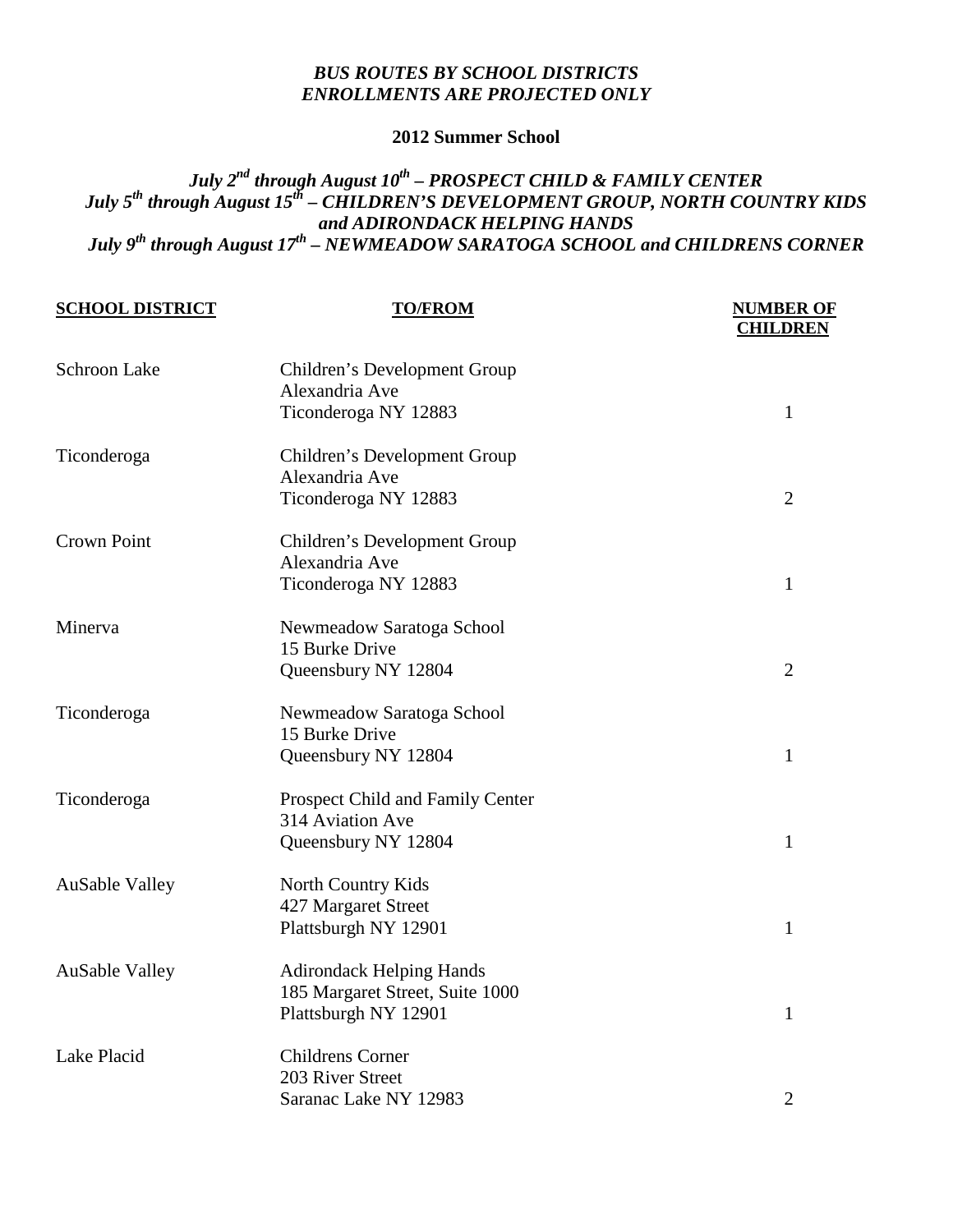### **PROPOSAL ENROLLMENTS ARE PROJECTED ONLY**

#### **2012 Summer School**

# *July 2nd through August 10th – PROSPECT CHILD & FAMILY CENTER July 5th through August 15th – CHILDREN'S DEVELOPMENT GROUP, NORTH COUNTRY KIDS and ADIRONDACK HELPING HANDS July 9th through August 17th – NEWMEADOW SARATOGA SCHOOL and CHILDRENS CORNER*

| <b>SCHOOL DISTRICT</b> | <b>TO/FROM</b>                   | <b>RATE</b><br>(PER ROUTE PER DAY) |
|------------------------|----------------------------------|------------------------------------|
| <b>Schroon Lake</b>    | Children's Development Group     |                                    |
|                        | Alexandria Ave                   |                                    |
|                        | Ticonderoga NY 12883             |                                    |
| Ticonderoga            | Children's Development Group     |                                    |
|                        | Alexandria Ave                   |                                    |
|                        | Ticonderoga NY 12883             | \$                                 |
| <b>Crown Point</b>     | Children's Development Group     |                                    |
|                        | Alexandria Ave                   |                                    |
|                        | Ticonderoga NY 12883             | \$                                 |
| Minerva                | Newmeadow Saratoga School        |                                    |
|                        | 15 Burke Drive                   |                                    |
|                        | Queensbury NY 12804              | \$                                 |
| Ticonderoga            | Newmeadow Saratoga School        |                                    |
|                        | 15 Burke Drive                   |                                    |
|                        | Queensbury NY 12804              | \$                                 |
| Ticonderoga            | Prospect Child and Family Center |                                    |
|                        | 314 Aviation Ave                 |                                    |
|                        | Queensbury NY 12804              |                                    |
| <b>AuSable Valley</b>  | North Country Kids               |                                    |
|                        | 427 Margaret Street              |                                    |
|                        | Plattsburgh NY 12901             | \$                                 |
| <b>AuSable Valley</b>  | <b>Adirondack Helping Hands</b>  |                                    |
|                        | 185Margaret Street, Suite 1000   |                                    |
|                        | Plattsburgh NY 12901             | \$                                 |
| Lake Placid            | <b>Childrens Corner</b>          |                                    |
|                        | 203 River Street                 |                                    |
|                        | Saranac Lake NY 12983            | \$                                 |